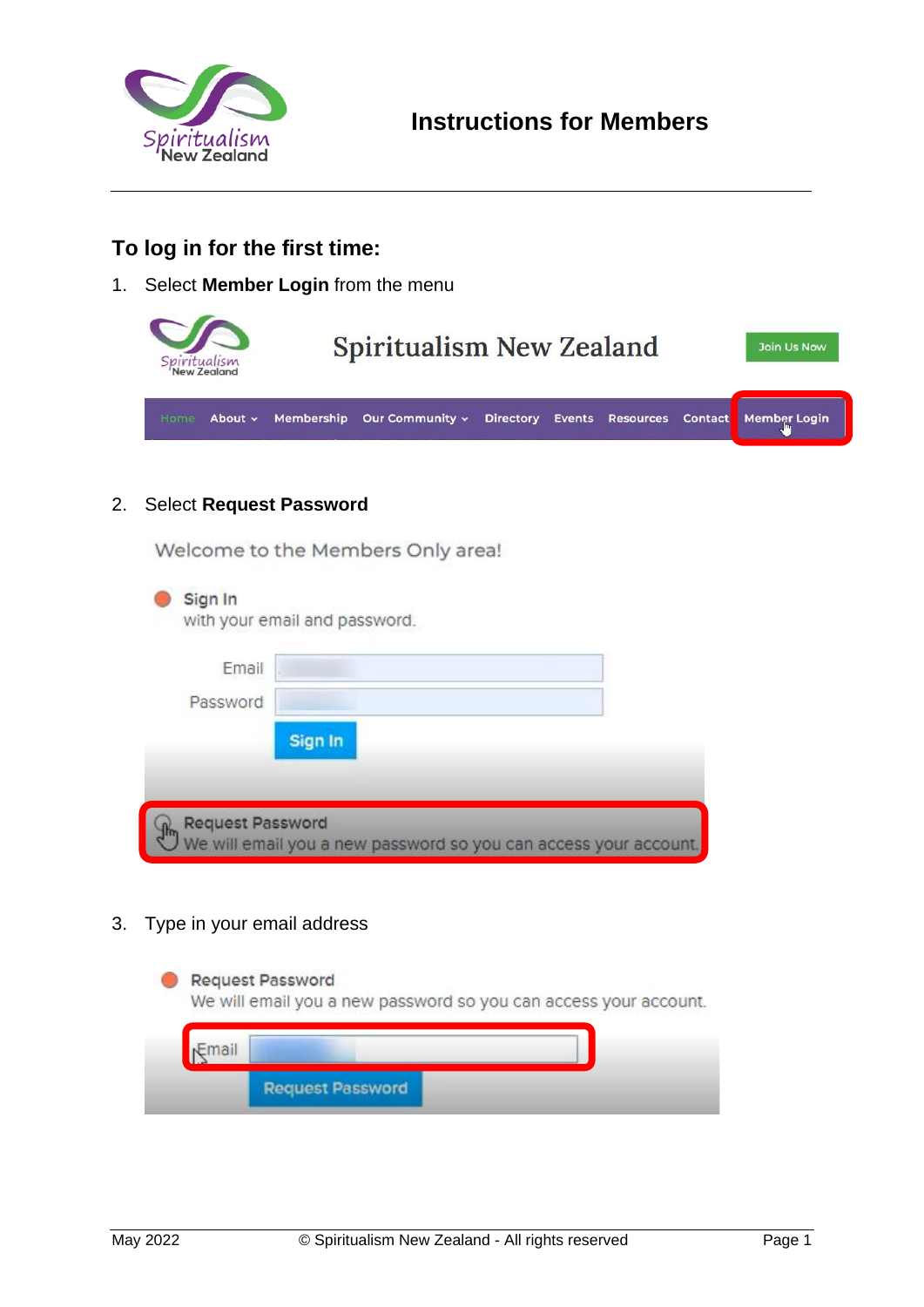

### 4. Select **Request Password**

#### **Request Password**

We will email you a new password so you can access your account.



5. An email will be sent to you with a password. Enter the password (from your email)

Welcome to the Members Only area!



### 6. Select **Sign In**

|          | Email amandacartridge111@gmail.com |
|----------|------------------------------------|
| Password |                                    |
|          | Sign In                            |

7. You will be taken to the **Members Only area** with the **About** tab selected. The details you have already provided will be shown.

Welcome to the Members Only area!

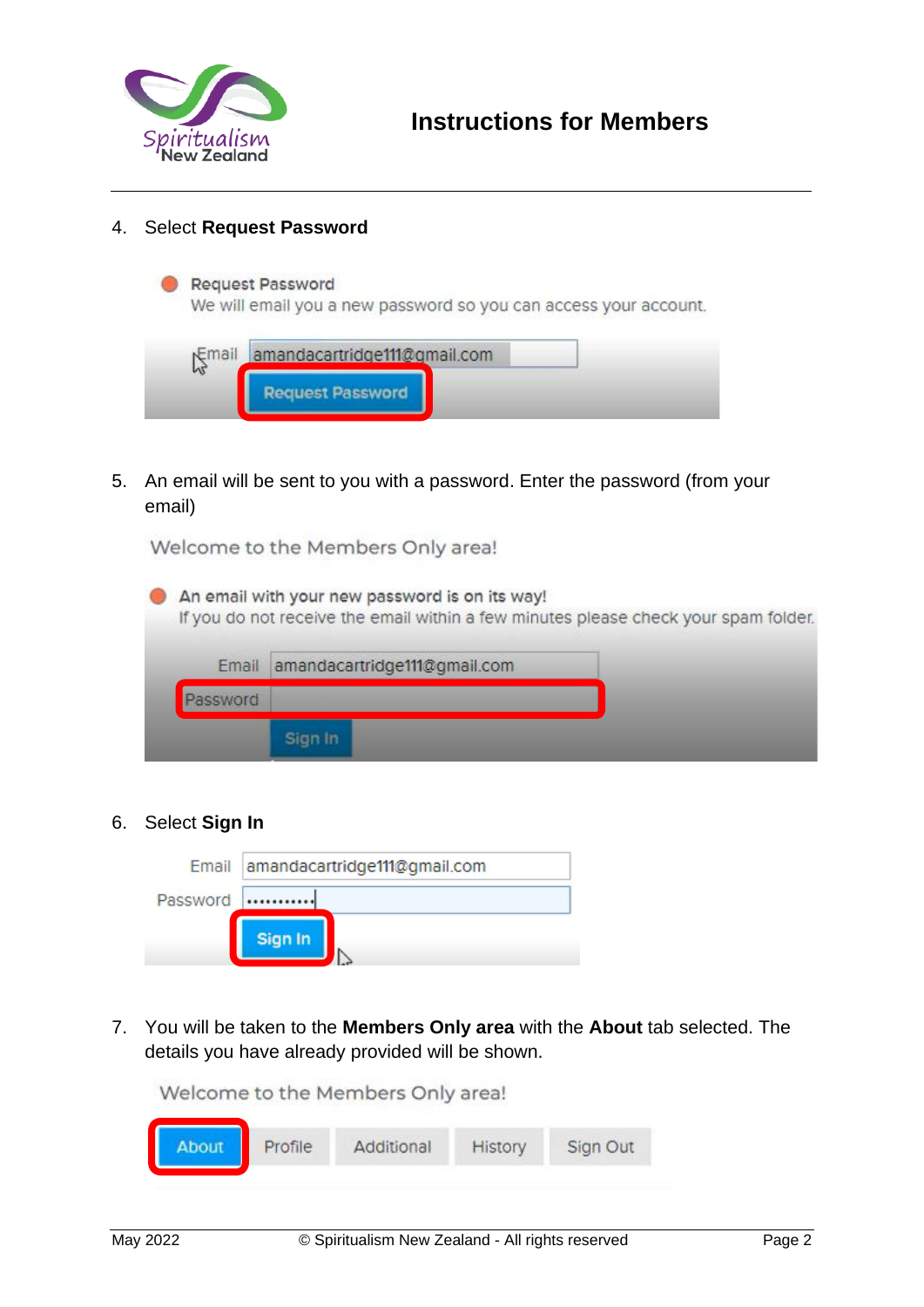

### **To change your password (or other details about you):**

1. From the **Members Only area** on the **About** tab, select **Change** (scroll down if you need to)

| Website         |  |  |
|-----------------|--|--|
| Password Change |  |  |

2. Type in your new password

| Website  |  |
|----------|--|
| Password |  |

3. Select **Save & Continue** (scroll down if you need to)

| Password                            |                                                                               |
|-------------------------------------|-------------------------------------------------------------------------------|
| Individual<br>Individual Membership |                                                                               |
|                                     | Membership expires on Aug 20, 2022<br><b>Renew, Upgrade or Update Billing</b> |
|                                     |                                                                               |
| <b>Save &amp; Continue</b>          | <b>Skip</b>                                                                   |

4. You will be taken to the **Profile** tab and can continue to update your details as shown below.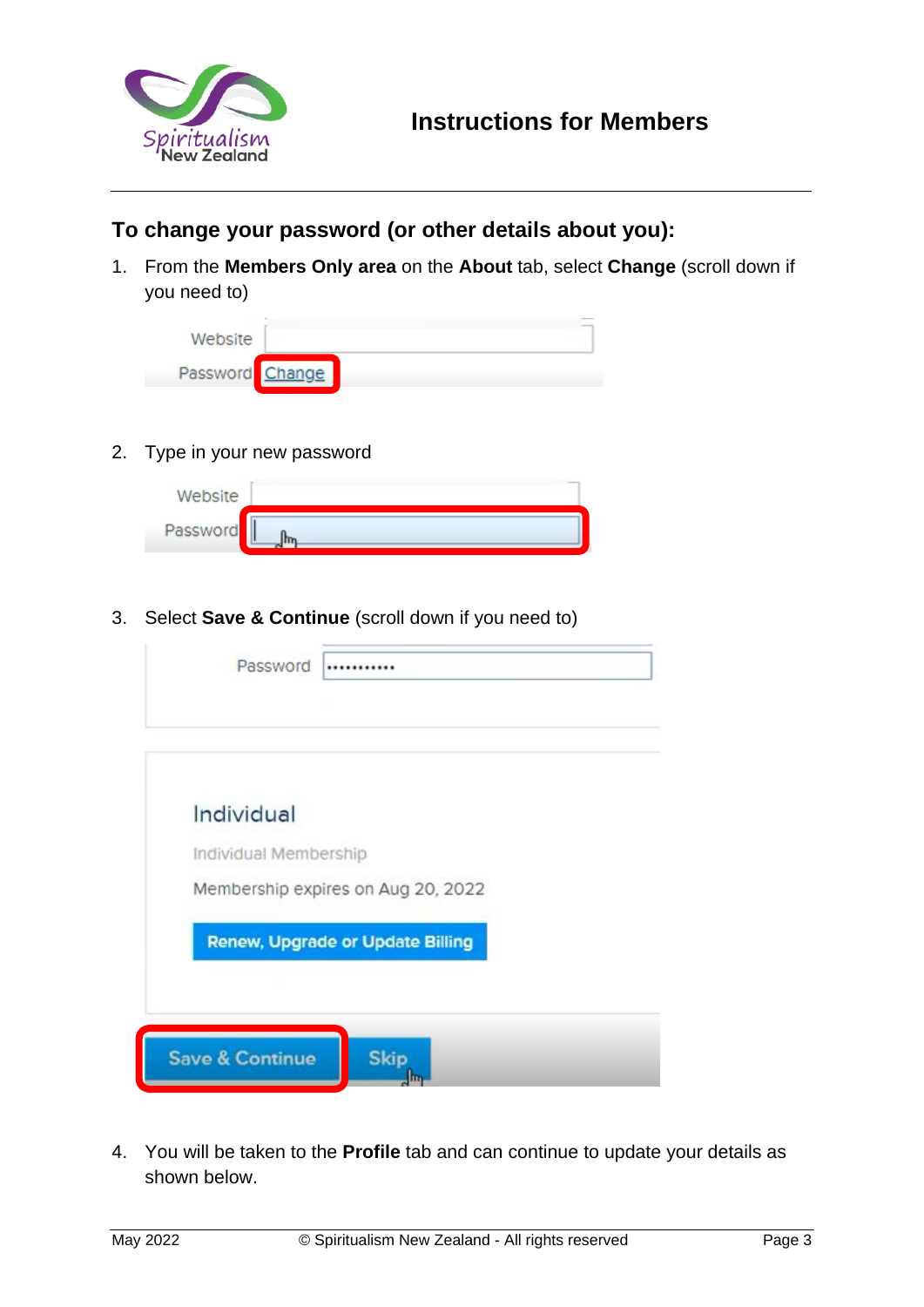

## **Creating a listing in the directory:**

1. From the **Members Only area** on the **Profile** tab, select **Do not list in directory** to remove the red dot.

If you would like to show your address on your profile, select **Do not show street address in profile** to remove the red dot.

| About | Profile                  | Additional                            | History | Sign Out |
|-------|--------------------------|---------------------------------------|---------|----------|
|       |                          |                                       |         |          |
|       | Do not list in directory |                                       |         |          |
|       |                          | Do not show street address in profile |         |          |

- 2. All of the directory options will be displayed. Fill in as much or as little detail as you want keeping the following in mind:
	- a. Your directory listing will be displayed as a business card, so it is a good idea to upload a logo or another image.
	- b. The short description about your business is limited to 80 characters.
	- c. You can upload more than one picture in the profile gallery.
	- d. Your profile description is the detailed information on your products and services. This information will be completely searchable, so it is a good idea to include all of the things that your business does.
	- e. There are individual boxes for each of your social links. Leave the ones blank that you do not wish to use.
- 3. When you have finished entering all your details, select **Save & Continue**.

| Pinterest<br>Instagram     |             |  |
|----------------------------|-------------|--|
|                            |             |  |
| <b>Save &amp; Continue</b> | <b>Skip</b> |  |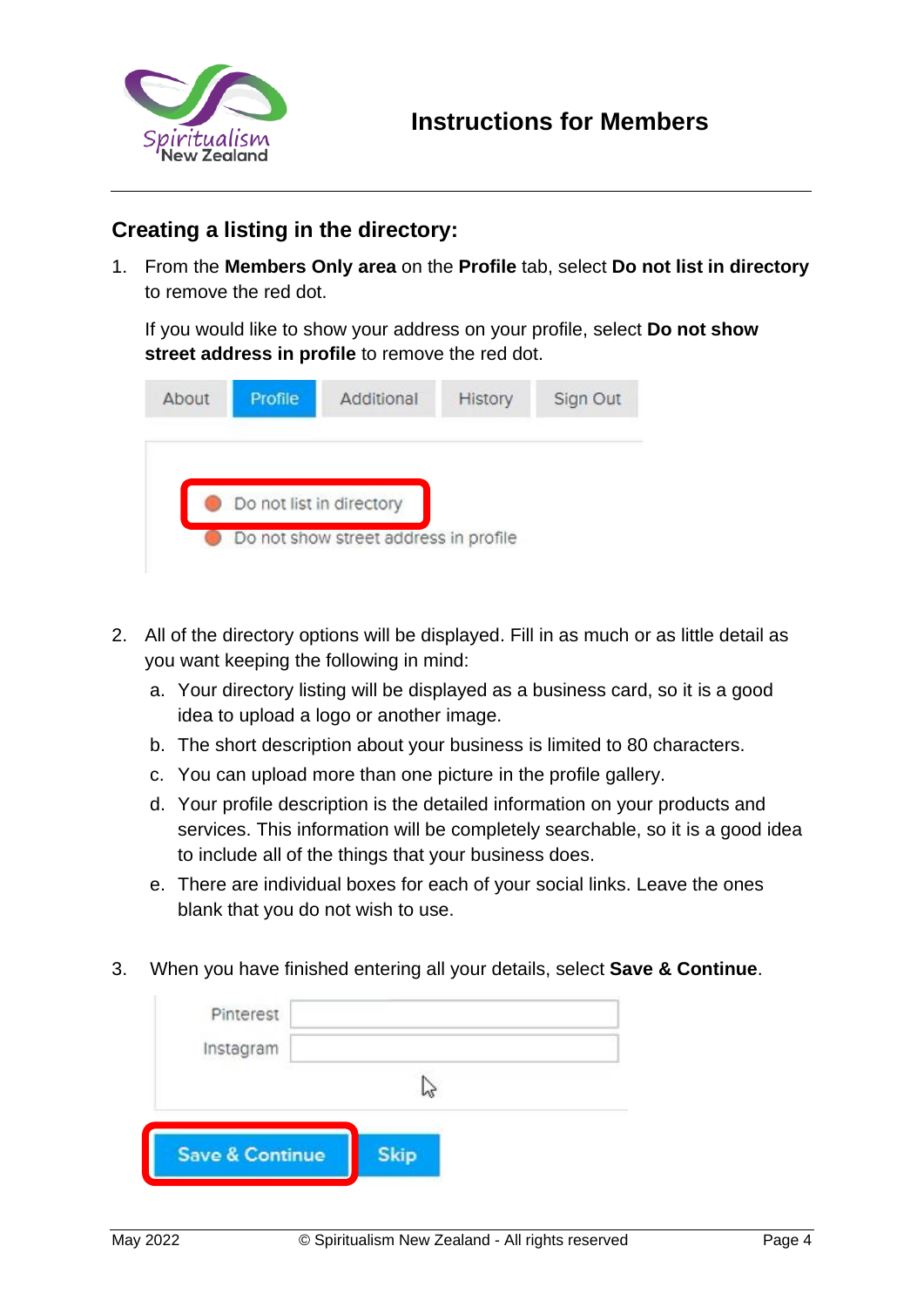

4. The **Additional** tab will be displayed, and you can add additional contacts or locations. Select **Add New Contact** and enter the details (if required).

| Additional Contacts & Locations @ Learn more               |  | History | Deal | Additional | Profile | About |
|------------------------------------------------------------|--|---------|------|------------|---------|-------|
|                                                            |  |         |      |            |         |       |
| Add people or locations for your family, company or group: |  |         |      |            |         |       |

5. Repeat until all contacts have been added. When you have finished, select **Save & Continue** (alternatively select **Skip** if you do not have any additional contacts of locations).

| + Add New Contact          |             |  |
|----------------------------|-------------|--|
|                            |             |  |
| <b>Save &amp; Continue</b> | <b>Skip</b> |  |

6. The **Deal** tab will be displayed, and you can add special deals or coupons. Enter the details (if required) and select **Create** to add the deal.

|  | Create a Deal or Coupon @ Learn more |                                                                                        |  |
|--|--------------------------------------|----------------------------------------------------------------------------------------|--|
|  |                                      | Upload a main image (or click on existing image to replace) and enter the title below: |  |